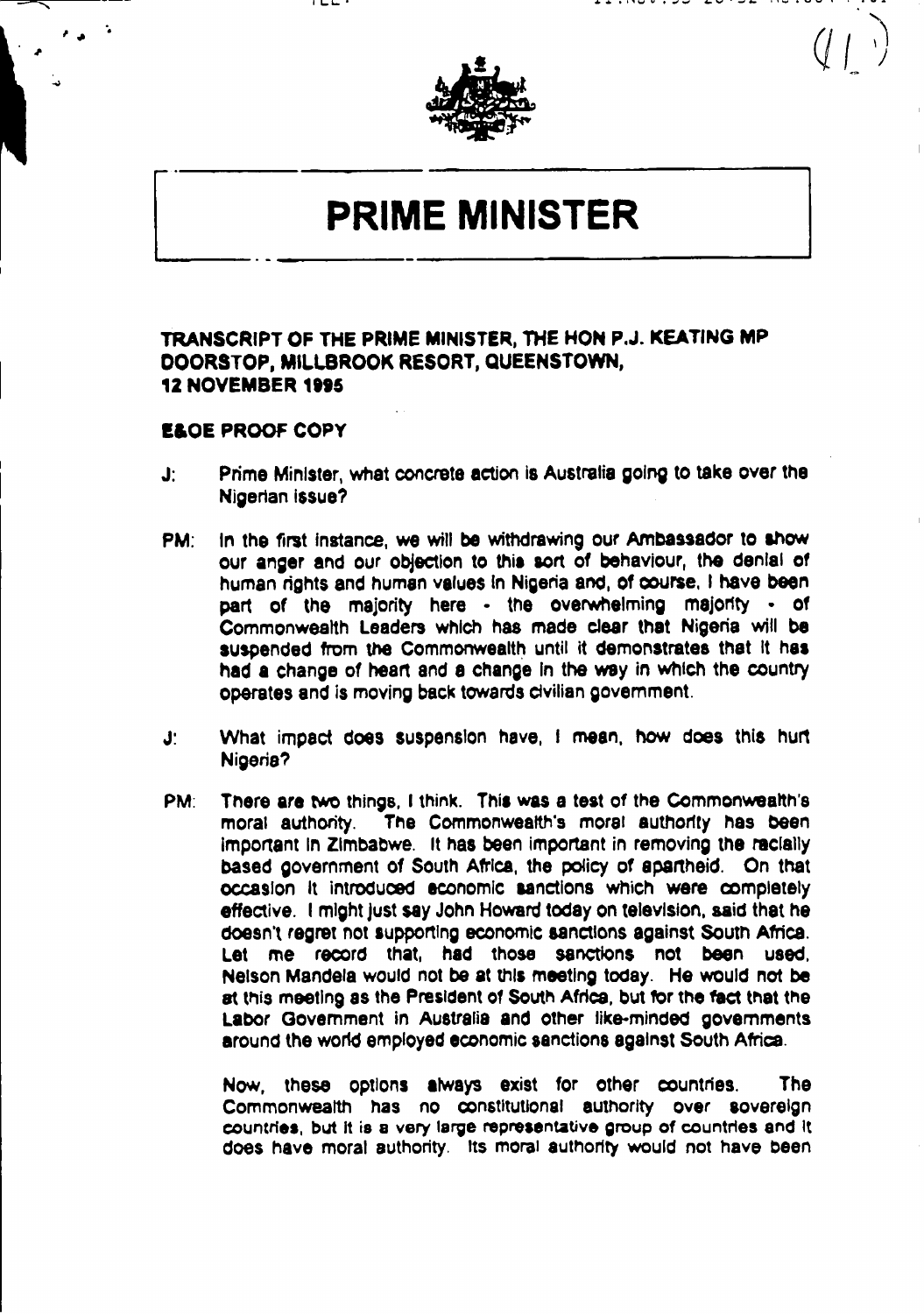maintained were it to **be,** In **a** sense, scrubbed, defied **by** the Government of Nigeria in executing these nine people. The fact that they were executed means, **I** think, that the Commonwealth had to act and the Commonwealth has acted.

- What sort of a push was there for expulsion? J:
- PM; Not very much, in fact none. Because with expulsion there is no Incentive to return and there is no continuing link with the country.<br>Whereas with suspension we can keep that pressure on. That Whereas with suspension, we can keep that pressure on. pressure has been kept on **a** number of Countries in the past and most obviously, of **course,** South Africa.
- Any indication from the Nigerian Foreign Minister as to whether they will J: take up any of that Incentive as you say?
- PM: Well, I think, they will have to think about their position and no doubt, **I** think, probably today, we will think further about what might **be** done. But we did adopt yesterday a set of principles around the Harare Declaration which will **be** applied now, **I** think, consistently over time to any Countries that break the conventions **of** decent behaviour In government or human rights.
- $\mathbf{J}$ : **J:** Will we **be** expelling Nigeria's legation from Australia?
- PM: We are withdrawing our Ambassador for consultations and we will consider where we go from there, but this Is **very** strong action **by** the Commonwealth in suspending Nigeria and it wes unanimous bar two countries.
- J: **J:** What countries were they Prime Minister?
- PM: The Solomon Islands and Gambia.
- What further actions would you like to see taken against Nigeria to give J: some effect to what you are hoping to achieve?
- **PM:** The problem here is the question again of the nation state. Countries which are called nations are often a collection of regional areas or tribal regions and politics in many countries of Africa have been organised tribally. It remains to **be** aeon whether **a** poltical party structure of the kind we have In Australia can actually **apply** effectively wtiere there Is **good** government and justice for **all. I** think these are some of the Issues, but one thing Is certain, **a** return to ciiian government is the key ingredient for Nigeria.
- Just one last question on Nigeria if I may, there was talk last night of  $J$ : setting up **a** time frame for possible expulsion, what **Is** your view of that?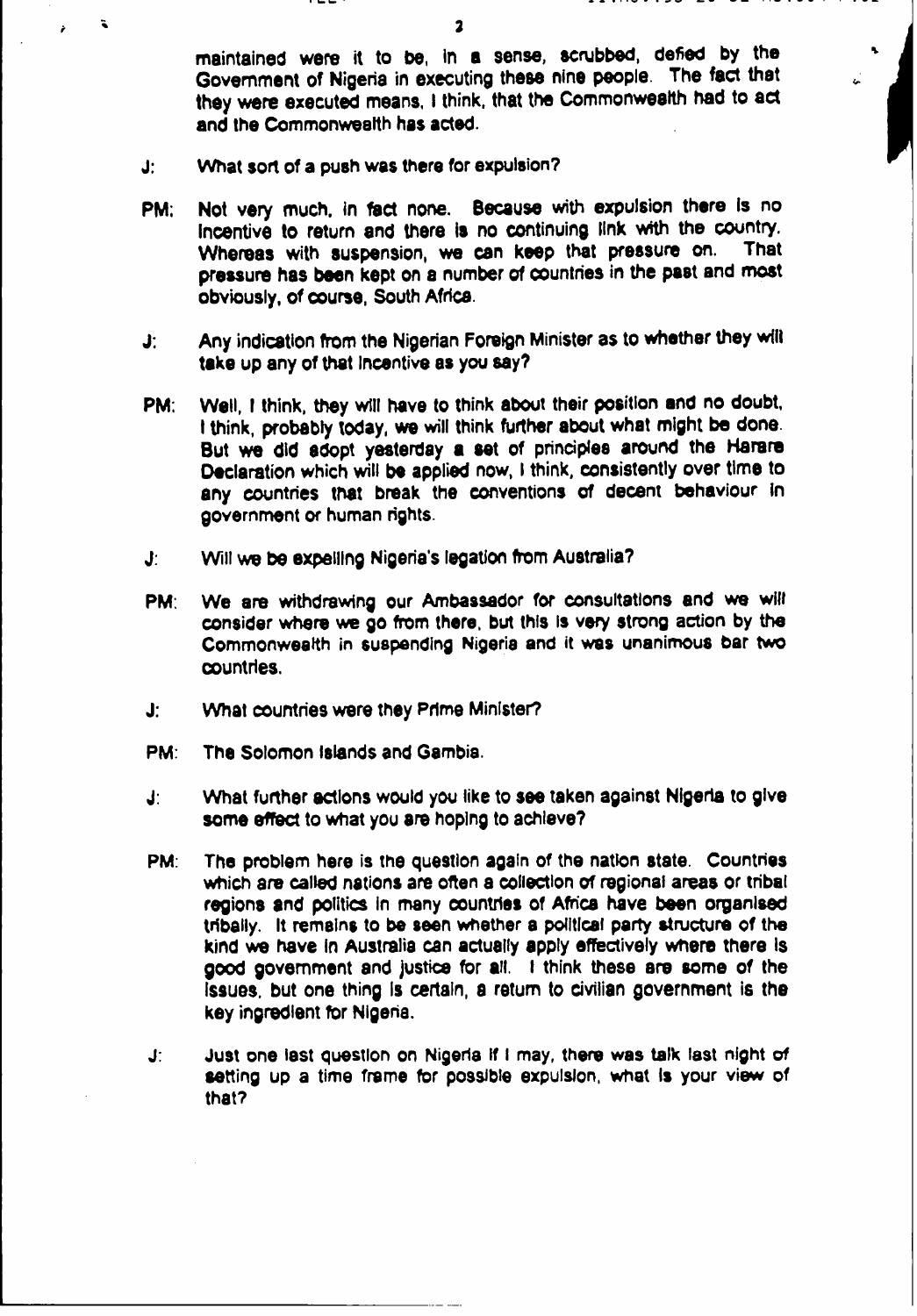**3**

**ILL-**

- **PM: I** think probably the time frame should **be** between now and the next meeting of the Commonwealth Heads of Government, which **Is** two years. Some may **argue** for **it** earlier than that, but I think to have the sort of plenary force of the Commonwealth, there really needs to **be** a **Head** of Government Meeting. And **I** don't think that, **if** you like, further solid action can **be** taken without a meeting of the Heads of Government. So **I** think that is probably the way **it** might go.
- **J: By** having to confront issues such **as** Nigeria and nuclear testing, do you believe this has strengthened the Commonwealth. or **CHOGM, as** a forum?
- PM. Well one of the things **I** said yesterday was that if the United Nations didn't exist, we would have to invent **it. If** the Commonwealth didn't exist, we wouldn't have to invent it. **But it** does exist and it exists because of the linkage we have **all had** with Britain **at** one point or another. **So** it Is a trans-regional body that runs across the world's regions and it has been effective in speaking about democracy, the rule of law, justice, human rights and development issues end **I** think it can continue to do that. Yesterday was a test of that **and I** think It passed that test.
- **J:** You would **be** aware of Mr Howard on the Sunday Program today, Prime Minister. What would **you** like to say about his comments?
- PM: Well he said today, he gave us this pat line again that he **Is** in favour of families, arrogantly, **as** if the rest of us don't come from families, or we **are** not in favour of them. But what he said is he was in favour of orthodox family arrangements. What he means **Is he** is not in favour of the unorthodox. In other words, he is only in favour of the nuclear family and the picket fence, he is not in favour of single parent families and he **said, I** thought rather ominously, that "a Government under him will not be a society where the Government picks up the pieces of families". In other words, they won't be supporting giving income **support** to families, income support per **child** for children, as the Government does. You **see** Mr Howard says he believes in families, but he doesn't believe In family support. He believes in families, but he doesn't believe in decent wages for them. **He** believes in families, but he doesn't believe In overtime **rates.** He believes in families, but he doesn't believe in Medicare. **I** mean, and what he made **clear** today, when pressed about the orthodox families that he is supporting **and as, I** think, every Australian knows the so-called nuclear.orthodox family is but a minority of families in Australia - he said he was not going to debate in **1995** the definition of the family. In other words, what he Is telling us it's the same old John Howard with the picket fence. **If** you are, you know, mum and **dad** and three kids with a comfortable bungalow and **a** car in the driveway, **well** you will **be** supported. **If** you **are a** single parent with children, you won't **be. If** you are any other category of family, you will **be** called into question. That **was** one of the things **he** said.